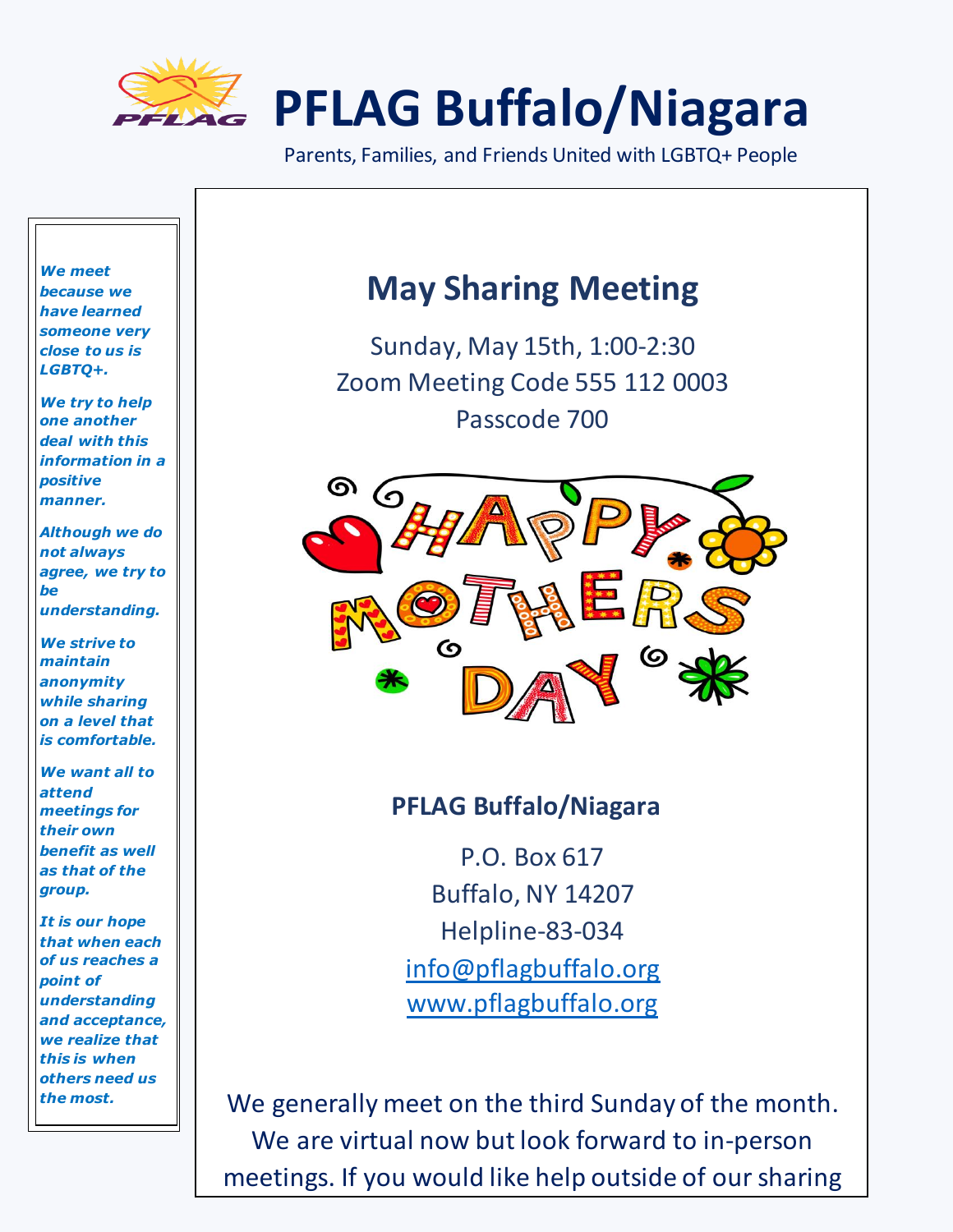

Parents, Families, and Friends United with LGBTQ+ People

#### *PLFLAG BUFFALO/NIAGARA NEWS AND UPDATES*



*TIME IS RUNNING OUT!*

Applications for PFLAG Buffalo/Niagara scholarships must be received BEFORE May 1<sup>st</sup>. Time is short but we hope that people will use this last week to submit applications for one of our three \$500.00 awards.

 Information can be found on our webpage [www.pflagbuffalo.org](http://www.pflagbuffalo.org/) by following the "Scholarships/Grants."

 Please pass the word to graduating seniors and nudge those who may have started the application but need to finish and submit.

Applications must be received electronically or at our mailing address BEFORE May 1<sup>st</sup>. No submissions received after that date will be considered.

 We look forward to awarding three outstanding students these scholarships to help ease the financial burdens of post-secondary school but also to acknowledge each winner for contributions to the LGBTQ+ community and commitment to continue contributing in the future.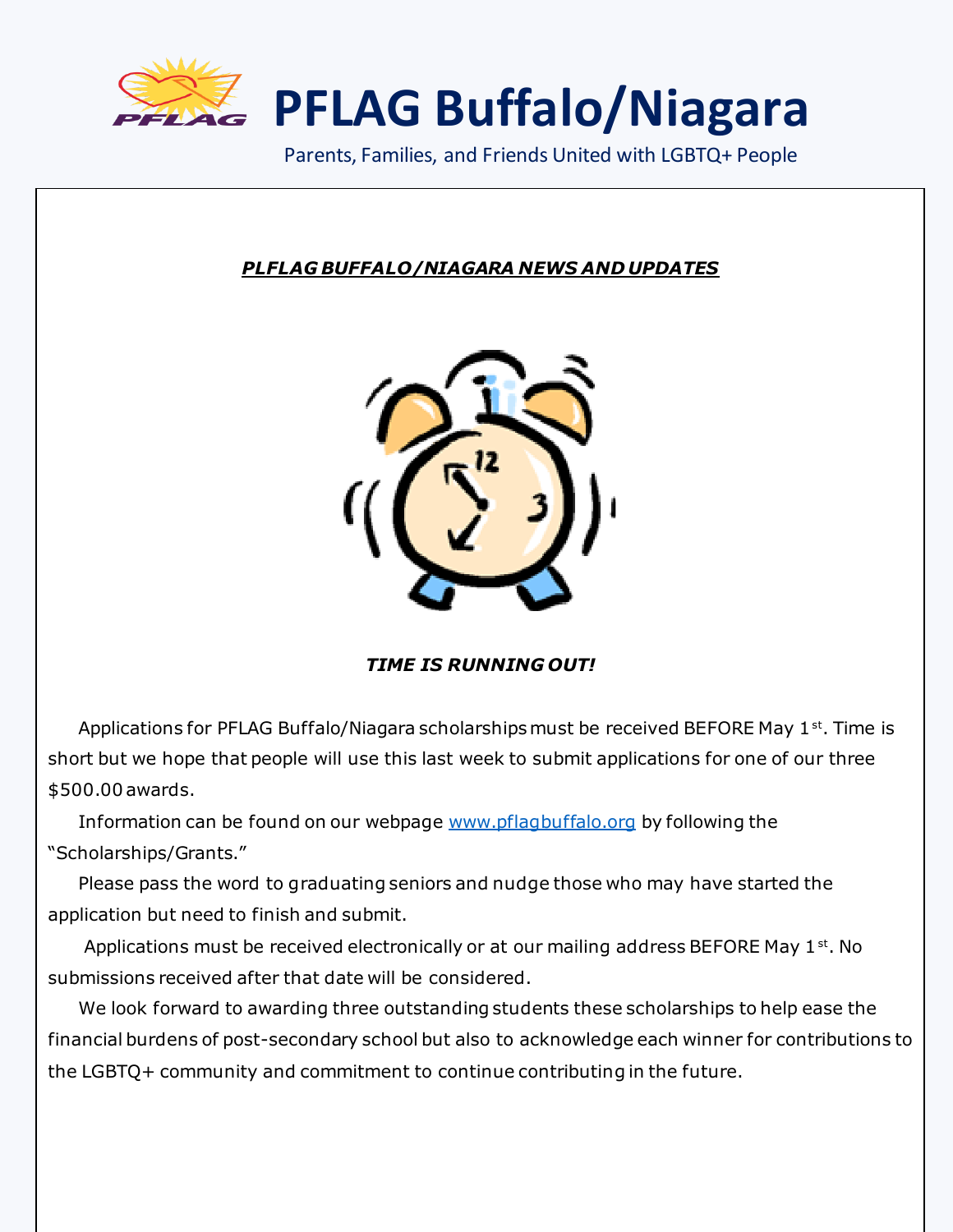

Parents, Families, and Friends United with LGBTQ+ People

#### *HOMECOMING!!!!*



This year's Pride Week is entitled "Homecoming" and yes, the

events are in person! For the first time since 2019, people in Western New York can celebrate Pride Week and the Pride Parade outside and with thousands.

Pride Week will run in Buffalo from May  $31^{st}$  to June  $5^{th}$ , culminating in the Pride Parade on Sunday the 5<sup>th</sup>.

 The parade will begin at Elmwood at Bidwell and at Elmwood and Allen, with the festivities continuing at Canalside.

The parade begins at 11:00. If you would like more information, use the following link:

[https://www.eventbrite.com/e/buffalo-pride-week-2022-parade-registration-registration-](https://www.eventbrite.com/e/buffalo-pride-week-2022-parade-registration-registration-90327980421?utm-campaign=social&utm-content=attendeeshare&utm-medium=discovery&utm-term=listing&utm-source=cp&aff=escb)[90327980421?utm-campaign=social&utm-content=attendeeshare&utm](https://www.eventbrite.com/e/buffalo-pride-week-2022-parade-registration-registration-90327980421?utm-campaign=social&utm-content=attendeeshare&utm-medium=discovery&utm-term=listing&utm-source=cp&aff=escb)[medium=discovery&utm-term=listing&utm-source=cp&aff=escb](https://www.eventbrite.com/e/buffalo-pride-week-2022-parade-registration-registration-90327980421?utm-campaign=social&utm-content=attendeeshare&utm-medium=discovery&utm-term=listing&utm-source=cp&aff=escb)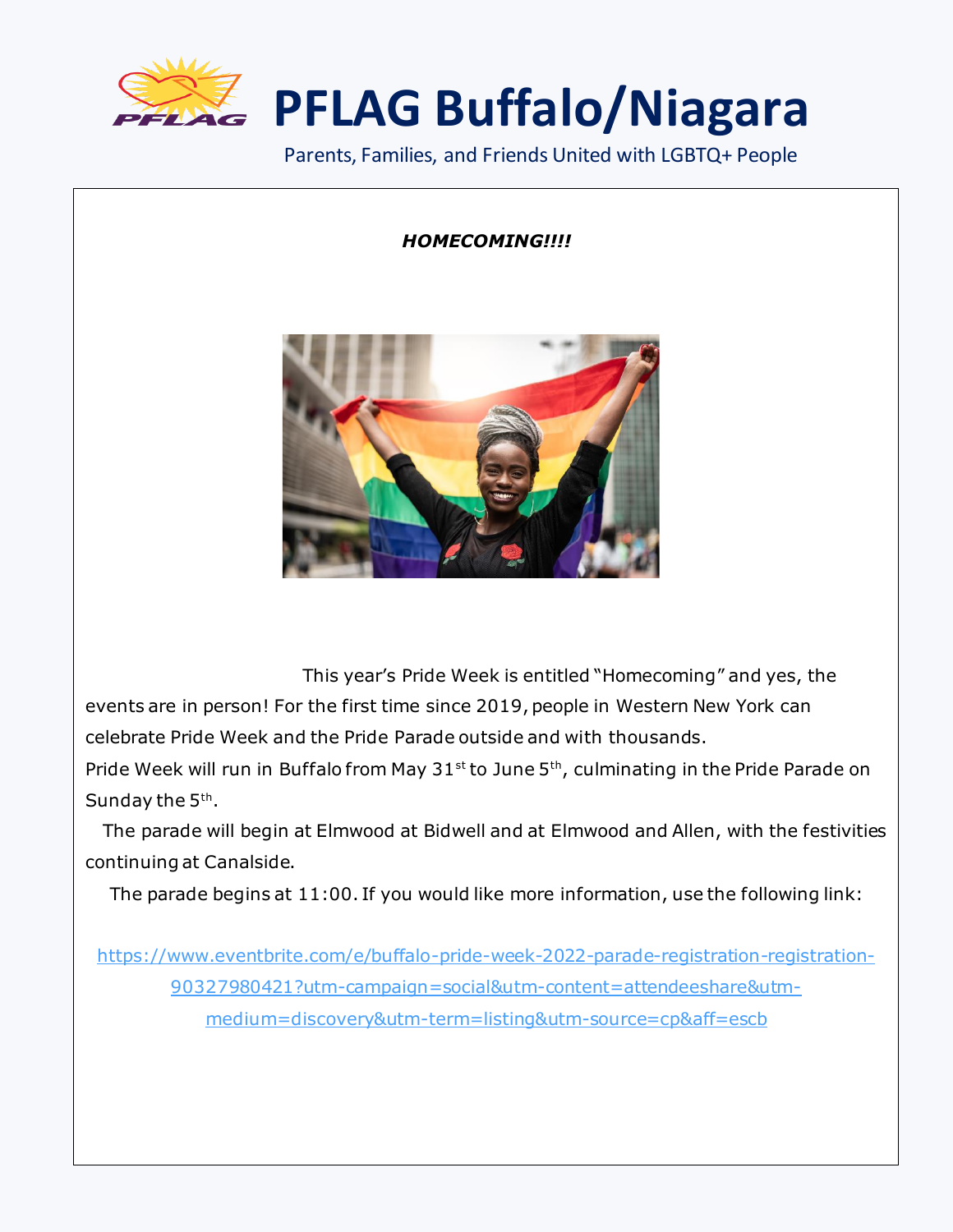

Parents, Families, and Friends United with LGBTQ+ People

#### *A PARENT'S VOICE*

*In these days when the news is often dark and foreboding, we hope to bring some light and positivity to our readers with stories by parents about their children. This piece originally in [www.pflag.org,](http://www.pflag.org/) resonates with love throughout and we hope it lifts your heart.* 

#### *By Dr. Marilyn Willis*

 You never know how much love you have for your child until you're challenged. Being a southern Black woman from a traditional background prepared me to raise my children well, but when one of my children came out to me as gay, and then later trans, I encountered a different experience than I was expecting.

 For my child, growing up free of negativity from the outside world was going to be the challenge.

 My concern was rooted in news reports referencing the LGBTQ community, centered around ignorance, violence, death, and a portrayal as if they were other people, and not our people.

 While I grew up in a strict and structured home, I wanted more for my children. I wanted to provide them with a home that had less stress, less fearfulness, and the freedom to express themselves. This meant encouraging them to make decisions that were right for them. I wanted my children to feel good about themselves, and that being different was ok, which was not what I experienced growing up.

 I really felt the impact of being different in high school. Through the '50s and '60s in Jacksonville, Florida, I was accustomed to living in a predominantly Black neighborhood, church and schools.

.

 Things changed for me in the early 1970s, when several schools were forced to integrate, and race riots broke out—not only in my hometown, but all over the United States.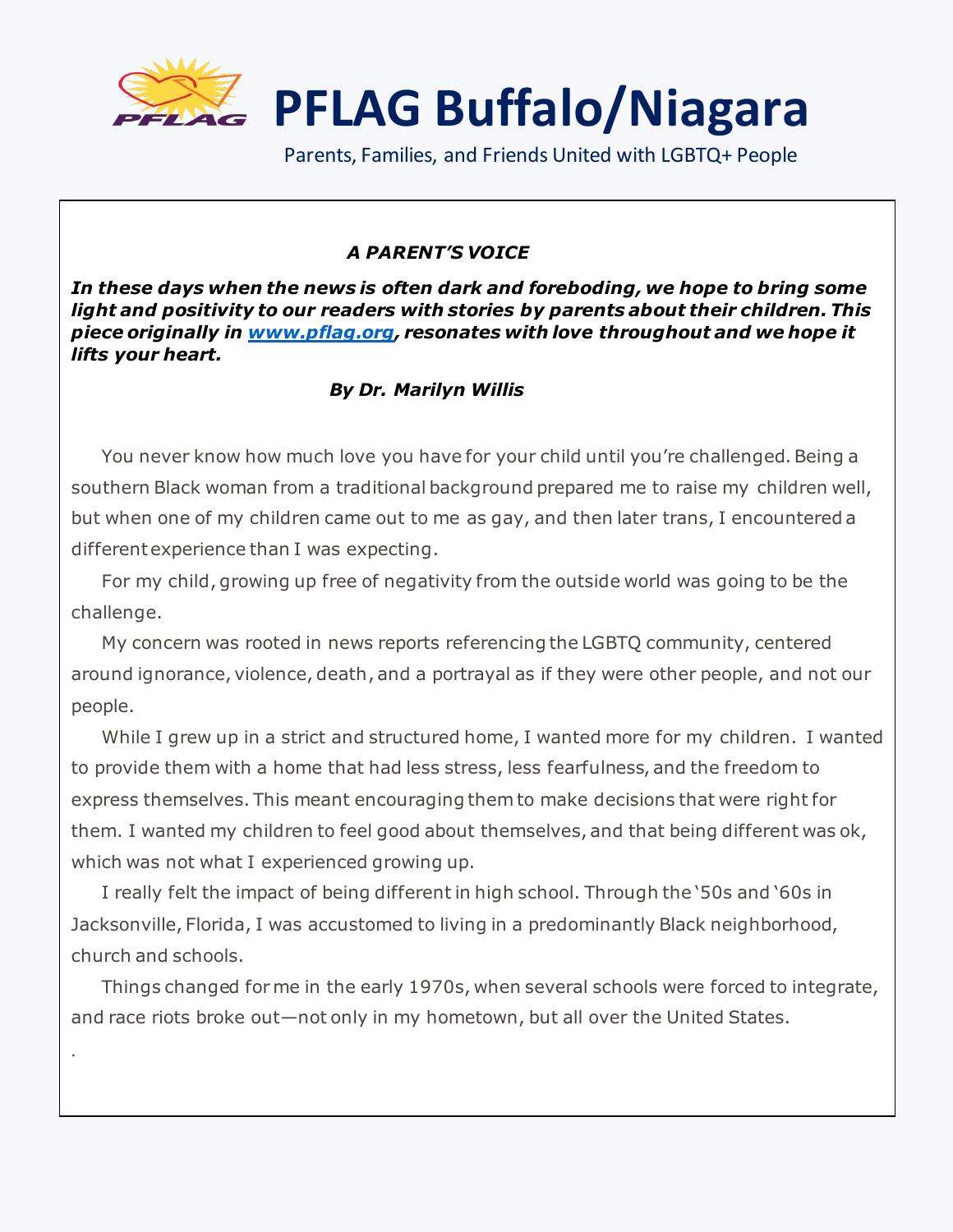

.

## **PFLAG Buffalo/Niagara**

Parents, Families, and Friends United with LGBTQ+ People

 I went from being one of many, to being one of only a few Black girls in high school. It was not until I discovered the marching band and started to build a community there, that I truly felt like I belonged. The aftermath of these times had its effects for years, and over time, I had to adjust and figure out how to navigate my new environment and I learned to appreciate the qualities and differences we all possess.

 When my youngest child bravely revealed one of the most important aspects of his life, I didn't believe my 14-year old son knew what he was saying. Of course, it didn't take long for me to realize I was wrong, and that I needed help with understanding it all, and how to move forward in a positive way.

 Admittedly, I didn't know much about people who weren't heterosexual and even less about transgender people, and I certainly did not have the language to describe it at the time.

 So, we started family counseling to learn more about LGBTQ identity, mental health, and how to keep my child safe. After months of counseling, we decided to end the sessions, because we became dissatisfied with the counselor manipulating our family's understanding of "homosexuality" (as he called it) with his personal understanding of the Bible.

 Also, the counselor wasn't interested in my child's assessment of his truth, but in judging and shaming him, and causing more disenchantment for us all. Of course, this ordeal weighed heavily on our child's viewpoint of his future, because we had a strong Catholic faith. We decided to depend more on each other as a family unit, rather than outside of it. Our goal was to have a loving and harmonious home environment, to focus on our parent-child relationship, and for us to be more respectful of each other.

 In Fall 2009, my child started undergraduate studies at the University of Georgia. He was happy to go off to college, even if he had to settle for staying closer to home. I was pleased that he was getting a good education, was having a great social life, and that he was expressing himself comfortably in the LGBTQ community that he had found. It wasn't all easy, at this point.

 I noticed that my child really had a double life—one that was freer at school than the one he had to live when visiting home.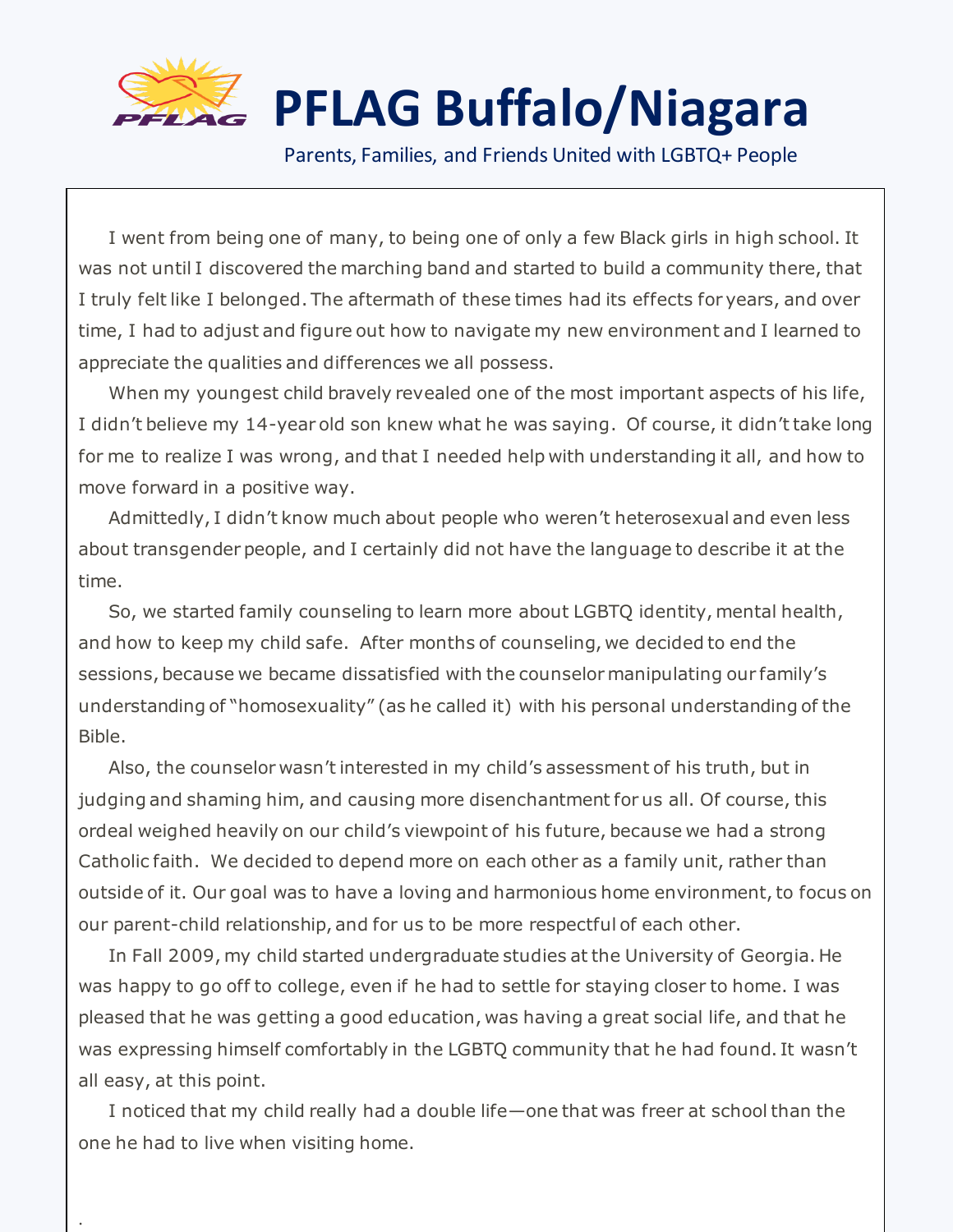

Parents, Families, and Friends United with LGBTQ+ People

 One Sunday morning, my husband and I discussed our son's new look: blue hair and shaved sides, a vibrant hot pink sweater vest, and Black skinny jeans. Of course, this was contrary to the traditional Sunday attire for a Catholic Church.

 I didn't see a problem, because all three of our children did their own thing when they went off to college. They had new experiences, made new friends, and learned new words, expressions and habits - and yes even came home with different colored hair.

 I counseled my husband that it was truly no big deal, and we all went to church that morning, and it was completely fine.

 My child's initial coming out as gay, and later coming out again as transgender did not test my love, it strengthened it. He struggled with how he would tell me, "I'm not gay, I'm transgender!" I was open and receptive to my 21-year-old child's declaration and saw that she was ready to be true to herself and tell the world.

 I realized that it was not just his (now her) life, it's our life, and I wanted to be supportive of my child in this process—not just in words but in action. I made a point to offer my support every step of her transition, from mental and emotional, to spiritual and physical. And wow, it was amazing to see her blossom into the person she was meant to be.

 I never felt like I had all the answers. In fact, I still don't. While the journey was winding at times, my daughter's identity and experience was never about me, my husband, other family members, friends, the Church, or even society. It was about how she could be her fullest self and live her life on her own terms.

 I believe there is no such thing as loving your children too much. When it comes to your children, "Don't hold back, give them all you've got."

 My daughter's success is a testament to the power of love that she has had around her throughout her journey. Today, at 27 years old, she is an activist, public speaker, and writer. She is a former national organizer for the Transgender Law Center, and now the executive editor of Out Magazine. She uses her voice and talents to inspire and uplift marginalized individuals, particularly trans women of color.